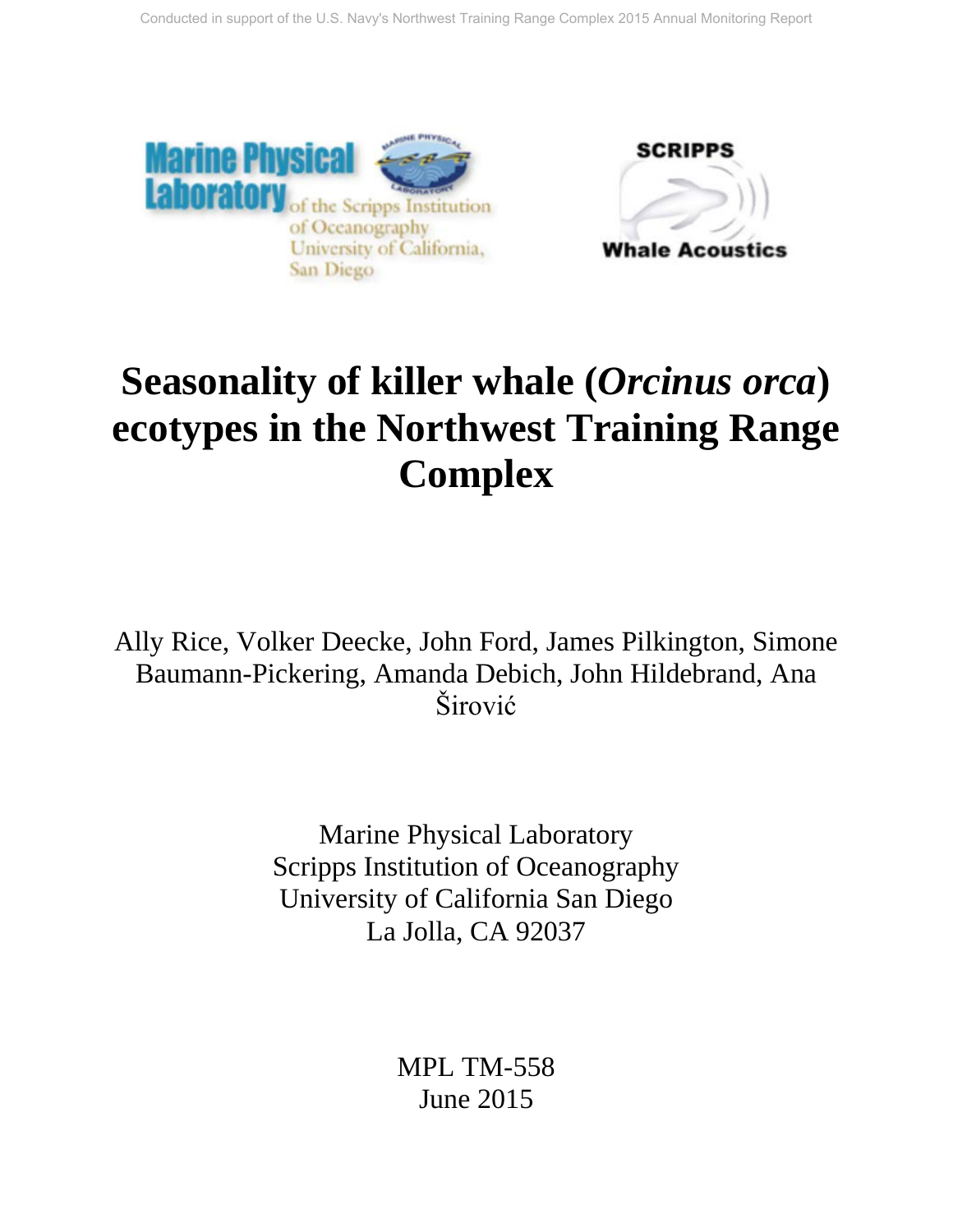| <b>REPORT DOCUMENTATION PAGE</b>                                                                                                                                                                                                                                                                                                                                                                                                                                                                                                                                                     |              |                                             |                   |                                             | <b>Form Approved</b><br>OMB No. 0704-0188                                                                                                                                                                                                                                                                                                                                                                                                                                                                                                                                                                                                                                                                                                                                                                                                                                                                                                                                                                                                                                                                       |  |  |
|--------------------------------------------------------------------------------------------------------------------------------------------------------------------------------------------------------------------------------------------------------------------------------------------------------------------------------------------------------------------------------------------------------------------------------------------------------------------------------------------------------------------------------------------------------------------------------------|--------------|---------------------------------------------|-------------------|---------------------------------------------|-----------------------------------------------------------------------------------------------------------------------------------------------------------------------------------------------------------------------------------------------------------------------------------------------------------------------------------------------------------------------------------------------------------------------------------------------------------------------------------------------------------------------------------------------------------------------------------------------------------------------------------------------------------------------------------------------------------------------------------------------------------------------------------------------------------------------------------------------------------------------------------------------------------------------------------------------------------------------------------------------------------------------------------------------------------------------------------------------------------------|--|--|
| Public reporting burden for this collection of information is estimated to average 1 hour per response, including the time for reviewing instructions, searching data sources,<br>of information, including suggestions for reducing this burden to Washington Headquarters Service, Directorate for Information Operations and Reports,<br>1215 Jefferson Davis Highway, Suite 1204, Arlington, VA 22202-4302, and to the Office of Management and Budget,<br>Paperwork Reduction Project (0704-0188) Washington, DC 20503.<br>PLEASE DO NOT RETURN YOUR FORM TO THE ABOVE ADDRESS. |              |                                             |                   |                                             | gathering and maintaining the data needed, and completing and reviewing the collection of information. Send comments regarding this burden estimate or any other aspect of this collection                                                                                                                                                                                                                                                                                                                                                                                                                                                                                                                                                                                                                                                                                                                                                                                                                                                                                                                      |  |  |
| 1. REPORT DATE (DD-MM-YYYY)<br>06-2015                                                                                                                                                                                                                                                                                                                                                                                                                                                                                                                                               |              | 2. REPORT TYPE<br>Monitoring report         |                   |                                             | 3. DATES COVERED (From - To)<br>Jan 2011 - Apr 2014                                                                                                                                                                                                                                                                                                                                                                                                                                                                                                                                                                                                                                                                                                                                                                                                                                                                                                                                                                                                                                                             |  |  |
| <b>4. TITLE AND SUBTITLE</b><br>Seasonality of killer whale (Orcinus orca) ecotypes in the Northwest<br><b>Training Range Complex</b>                                                                                                                                                                                                                                                                                                                                                                                                                                                |              |                                             |                   | <b>5a. CONTRACT NUMBER</b>                  |                                                                                                                                                                                                                                                                                                                                                                                                                                                                                                                                                                                                                                                                                                                                                                                                                                                                                                                                                                                                                                                                                                                 |  |  |
|                                                                                                                                                                                                                                                                                                                                                                                                                                                                                                                                                                                      |              |                                             |                   | <b>5b. GRANT NUMBER</b><br>W9126G-14-2-0040 |                                                                                                                                                                                                                                                                                                                                                                                                                                                                                                                                                                                                                                                                                                                                                                                                                                                                                                                                                                                                                                                                                                                 |  |  |
|                                                                                                                                                                                                                                                                                                                                                                                                                                                                                                                                                                                      |              |                                             |                   |                                             | <b>5c. PROGRAM ELEMENT NUMBER</b>                                                                                                                                                                                                                                                                                                                                                                                                                                                                                                                                                                                                                                                                                                                                                                                                                                                                                                                                                                                                                                                                               |  |  |
| 6. AUTHOR(S)<br>Ally Rice, Volker Deecke, John Ford, James Pilkington, Simone<br>Baumann-Pickering, Amanda Debich, John Hildebrand, Ana Širović                                                                                                                                                                                                                                                                                                                                                                                                                                      |              |                                             |                   |                                             | <b>5d. PROJECT NUMBER</b>                                                                                                                                                                                                                                                                                                                                                                                                                                                                                                                                                                                                                                                                                                                                                                                                                                                                                                                                                                                                                                                                                       |  |  |
|                                                                                                                                                                                                                                                                                                                                                                                                                                                                                                                                                                                      |              |                                             |                   | <b>5e. TASK NUMBER</b>                      |                                                                                                                                                                                                                                                                                                                                                                                                                                                                                                                                                                                                                                                                                                                                                                                                                                                                                                                                                                                                                                                                                                                 |  |  |
|                                                                                                                                                                                                                                                                                                                                                                                                                                                                                                                                                                                      |              |                                             |                   |                                             | <b>5f. WORK UNIT NUMBER</b>                                                                                                                                                                                                                                                                                                                                                                                                                                                                                                                                                                                                                                                                                                                                                                                                                                                                                                                                                                                                                                                                                     |  |  |
| 7. PERFORMING ORGANIZATION NAME(S) AND ADDRESS(ES)<br>Whale Acoustics Laboratory, Marine Physical Laboratory, Scripps Institution of<br>Oceanography, University of California San Diego, La Jolla, CA 92037                                                                                                                                                                                                                                                                                                                                                                         |              |                                             |                   |                                             | PERFORMING ORGANIZATION<br>8.<br><b>REPORT NUMBER</b><br>MPL TECHNICAL MEMORANDUM<br>#558                                                                                                                                                                                                                                                                                                                                                                                                                                                                                                                                                                                                                                                                                                                                                                                                                                                                                                                                                                                                                       |  |  |
| 9. SPONSORING/MONITORING AGENCY NAME(S) AND ADDRESS(ES)<br>Commander, U.S. Pacific Fleet, 250 Makalapa Drive, Pearl Harbor, HI                                                                                                                                                                                                                                                                                                                                                                                                                                                       |              |                                             |                   |                                             | 10. SPONSOR/MONITOR'S ACRONYM(S)<br><b>CPF</b>                                                                                                                                                                                                                                                                                                                                                                                                                                                                                                                                                                                                                                                                                                                                                                                                                                                                                                                                                                                                                                                                  |  |  |
|                                                                                                                                                                                                                                                                                                                                                                                                                                                                                                                                                                                      |              |                                             |                   |                                             | 11. SPONSORING/MONITORING<br><b>AGENCY REPORT NUMBER</b>                                                                                                                                                                                                                                                                                                                                                                                                                                                                                                                                                                                                                                                                                                                                                                                                                                                                                                                                                                                                                                                        |  |  |
| <b>12. DISTRIBUTION AVAILABILITY STATEMENT</b><br>Approved for public release; distribution is unlimited                                                                                                                                                                                                                                                                                                                                                                                                                                                                             |              |                                             |                   |                                             |                                                                                                                                                                                                                                                                                                                                                                                                                                                                                                                                                                                                                                                                                                                                                                                                                                                                                                                                                                                                                                                                                                                 |  |  |
| <b>13. SUPPLEMENTARY NOTES</b>                                                                                                                                                                                                                                                                                                                                                                                                                                                                                                                                                       |              |                                             |                   |                                             |                                                                                                                                                                                                                                                                                                                                                                                                                                                                                                                                                                                                                                                                                                                                                                                                                                                                                                                                                                                                                                                                                                                 |  |  |
| <b>14. ABSTRACT</b>                                                                                                                                                                                                                                                                                                                                                                                                                                                                                                                                                                  |              |                                             |                   |                                             | Since 2004, PAM using High-frequency Acoustic Recording Packages (HARPs) has been conducted at two sites in the<br>Navy's Northwest Training Range Complex; one offshore in Quinault Canyon (site QC) and the other closer inshore near<br>Cape Elizabeth (site CE). For this report, killer whale signals were analyzed for periods of deployment from January<br>2011 - April 2014 in order to determine the seasonal occurrence and distribution of different killer whale ecotypes at<br>these sites. Residents were encountered in spring and early summer at both sites and in October 2011 at site CE.<br>Transients had the highest relative presence of all ecotypes at both sites. Transients were detected most months but<br>mainly from spring until early summer at site QC and from late spring until early fall at site CE. The lack of Transient<br>seasonality has been noted in previous PAM efforts and suggests this area is an important habitat for Transients year-<br>round. Offshores were encountered during most months at site QC but only during August and September at site CE. |  |  |
| <b>15. SUBJECT TERMS</b><br>Monitoring, passive acoustic, killer whale, Northwest Training Range Complex                                                                                                                                                                                                                                                                                                                                                                                                                                                                             |              |                                             |                   |                                             |                                                                                                                                                                                                                                                                                                                                                                                                                                                                                                                                                                                                                                                                                                                                                                                                                                                                                                                                                                                                                                                                                                                 |  |  |
| <b>16. SECURITY CLASSIFICATION OF:</b>                                                                                                                                                                                                                                                                                                                                                                                                                                                                                                                                               |              | <b>17. LIMITATION OF</b><br><b>ABSTRACT</b> | <b>18. NUMBER</b> |                                             | <b>19a. NAME OF RESPONSIBLE PERSON</b>                                                                                                                                                                                                                                                                                                                                                                                                                                                                                                                                                                                                                                                                                                                                                                                                                                                                                                                                                                                                                                                                          |  |  |
| a. REPORT<br><b>b. ABSTRACT</b>                                                                                                                                                                                                                                                                                                                                                                                                                                                                                                                                                      | c. THIS PAGE |                                             | OF PAGES<br>10    |                                             | Department of the Navy<br>19b. TELEPONE NUMBER (Include area code)                                                                                                                                                                                                                                                                                                                                                                                                                                                                                                                                                                                                                                                                                                                                                                                                                                                                                                                                                                                                                                              |  |  |
| Unclassified<br>Unclassified                                                                                                                                                                                                                                                                                                                                                                                                                                                                                                                                                         | Unclassified |                                             |                   |                                             | (619) 767-1567                                                                                                                                                                                                                                                                                                                                                                                                                                                                                                                                                                                                                                                                                                                                                                                                                                                                                                                                                                                                                                                                                                  |  |  |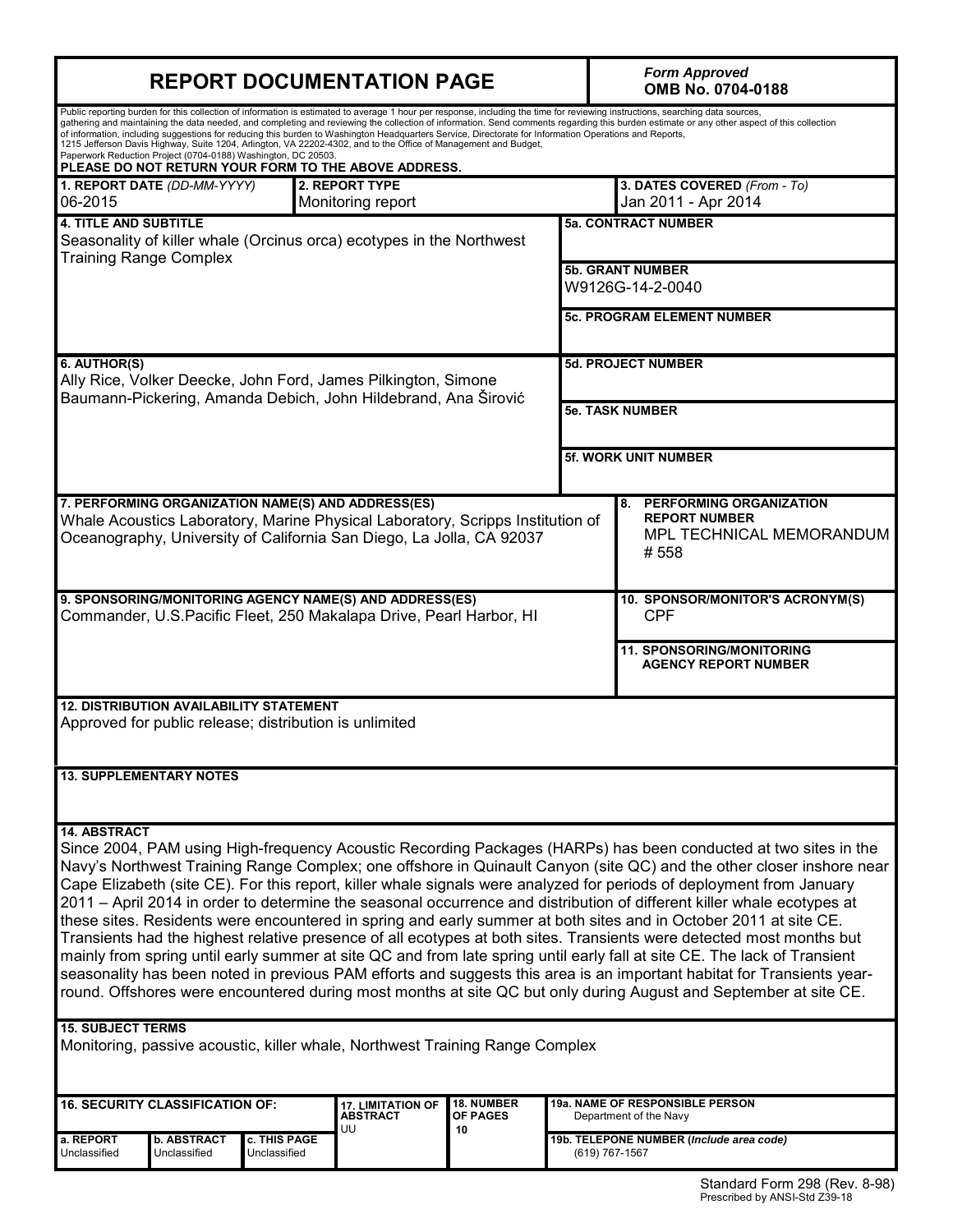## **Table of Contents**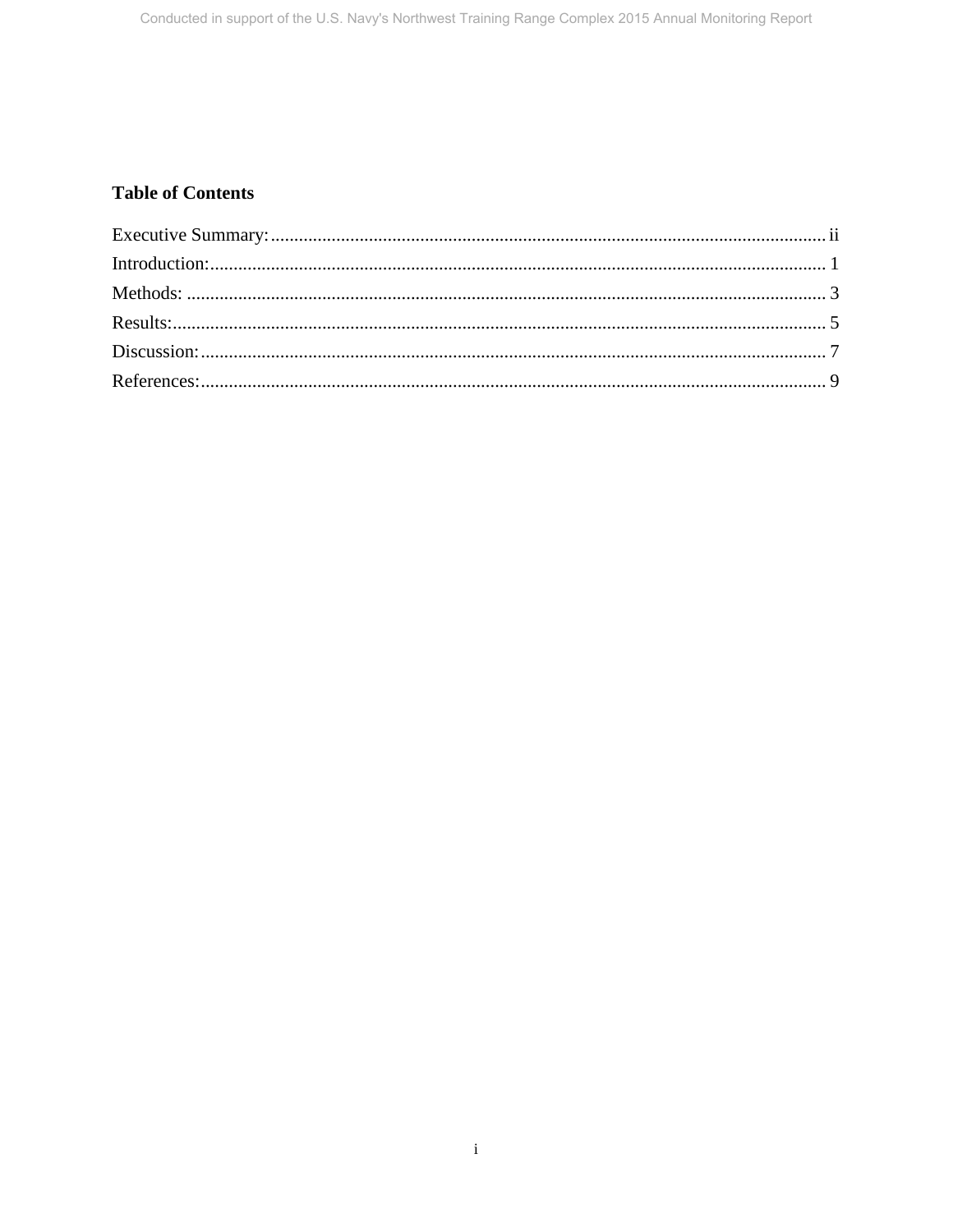## <span id="page-3-0"></span>**Executive Summary:**

Three different killer whale (*Orcinus orca*) ecotypes are known to inhabit the Northeastern Pacific: Residents, Transients and Offshores. These ecotypes are distinguished by morphological, genetic, behavioral and acoustic differences. Killer whales of each ecotype produce distinct, stereotypic pulsed calls that can be used as acoustic indicators of presence, making passive acoustic monitoring (PAM) a useful method for assessing intraspecies differences in spatial and temporal patterns.

Since 2004, PAM using High-frequency Acoustic Recording Packages (HARPs) has been conducted at two sites in the Navy's Northwest Training Range Complex; one offshore in Quinault Canyon (site QC) and the other closer inshore near Cape Elizabeth (site CE). For this report, killer whale signals were analyzed for periods of deployment from January 2011 – April 2014 in order to determine the seasonal occurrence and distribution of different killer whale ecotypes at these sites.

HARPs recorded continuously at a 200 kHz sampling rate and data analysis consisted of scanning long-term spectral averages for encounters of killer whale pulsed calls. Individual calls were then examined to attribute them to specific ecotypes.

Site CE had an overall higher percent of days with presence than site QC. A peak in relative daily presence occurred in July at site CE, with 17.6% of days having killer whale encounters. Site QC had overall lower relative presence of killer whale encounters, with peaks in March (8.9%) and December (9.2%).

Residents were encountered in spring and early summer at both sites and in October 2011 at site CE.

Transients had the highest relative presence of all ecotypes at both sites. Transients were detected most months but mainly from spring until early summer at site QC and from late spring until early fall at site CE. The lack of Transient seasonality has been noted in previous PAM efforts and suggests this area is an important habitat for Transients year-round.

Offshores were encountered during most months at site QC but only during August and September at site CE.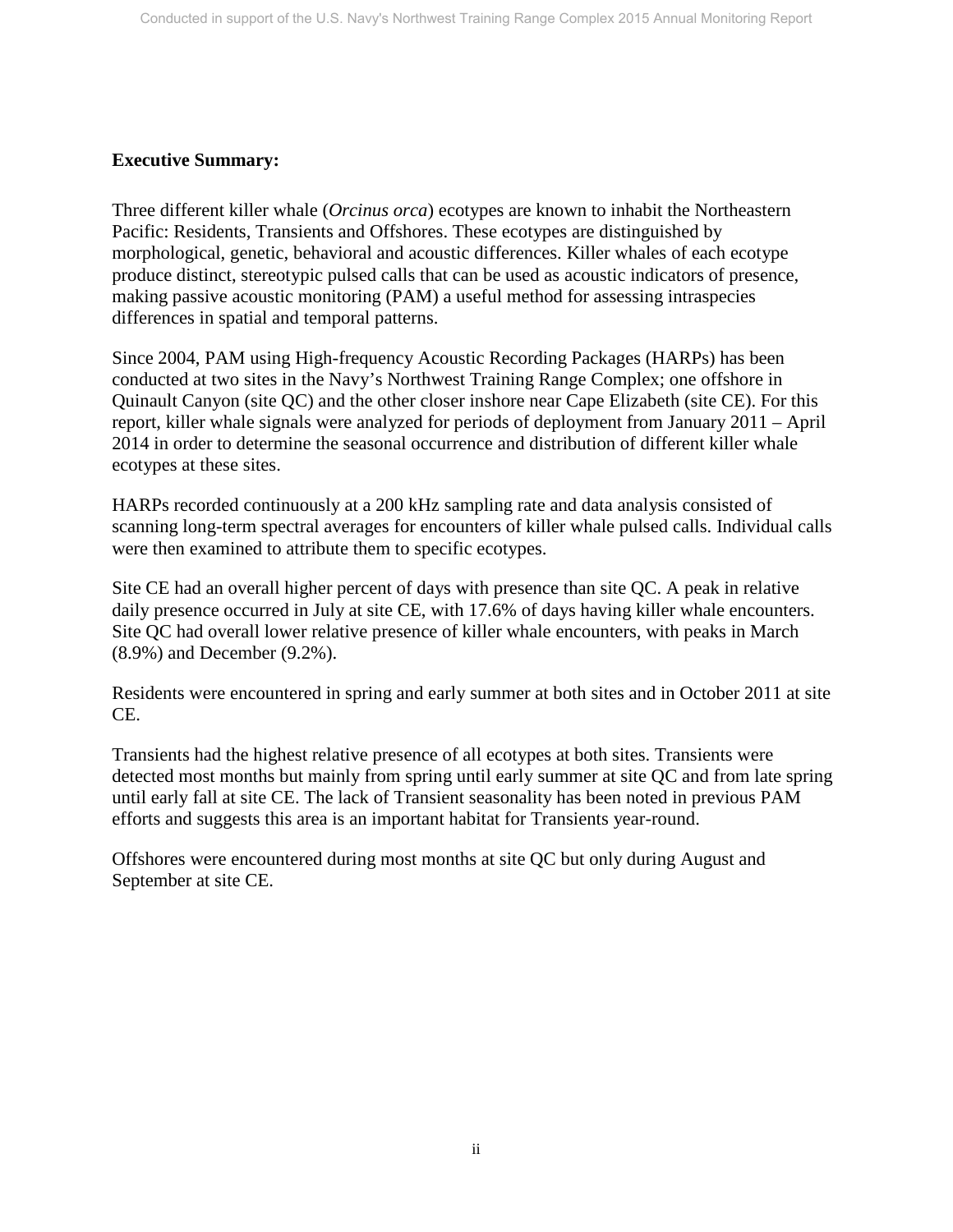## <span id="page-4-0"></span>**Introduction:**

The waters off the coast of Washington are inhabited by killer whales (*Orcinus orca*) year-round. Three distinct killer whale ecotypes have been identified in this region of the Northeastern Pacific: Residents, Transients and Offshores. These ecotypes have been shown to differ morphologically, genetically, behaviorally and acoustically (Ford 1987; Deecke et al. 2005; Bigg et al. 1990; Barrett-Lennard 2000; Dahlheim et al. 2008; Ford et al. 1998; Hoelzel et al. 1998). Resident killer whales travel in stable pods consisting of one or more matrilines, the smallest killer whale social unit consisting of a female and her offspring, from which there is little to no dispersal (Ford 1989; Bigg et al. 1990). There are two communities of Resident killer whales that frequent the waters from Northern British Columbia to California, the Northern Residents and the Southern Residents. The Northern Residents are typically found from Southwest Vancouver Island to Southeast Alaska while the Southern Residents are found in the southern Salish Sea (Ford 1987). Both communities of Residents feed exclusively on fish, mainly salmon (*Oncorhynchus* spp.; Ford et al. 1998; Ford & Ellis 2006). Transient killer whales have less predictable travel patterns and live in smaller groups, with occasional dispersal from maternal groups documented (Ford 1987; Bigg et al. 1990). The population of Transients found in the Northeastern Pacific from Southern Alaska to Northern Mexico has been dubbed West Coast Transients and can be further broken down into Southeast Alaska Transients, British Columbia Transients and California Transients. Transients prey almost exclusively on marine mammals and only occasionally on seabirds (Ford 1987; Ford et al. 1998). Relatively little is known about the third ecotype, the Offshores. Offshores are typically seen in larger groups of 50-100 individuals and have been documented to prey upon a variety of fish species, including sharks (Dahlheim et al. 2008; Ford et al. 2011).

In terms of differences in acoustic behavior, Residents and Offshores have unique call repertoires but share similar call and echolocation rates while Transients vocalize significantly less often (Barrett-Lennard et al. 1996; Deecke et al. 2005). Deecke et al. (2002; 2005) suggest that the decreased vocal rates seen among Transients was likely due to the increased cost of vocal communication when hunting marine mammals, as these prey are able to hear killer whale calls from several kilometers away.

Killer whales produce 3 main types of vocalizations: echolocation clicks, whistles (which can be further subdivided into low frequency and ultrasonic) and pulsed calls (Ford 1989; Samarra et al. 2010; Simonis et al. 2012). Pulsed calls are the most common type of vocalization emitted by killer whales. They are characterized by a high repetition rate of pulsed sounds (typically 250- 2000 pulses/s but can be as high as 4000/s) which results in distinctive calls that sound tonal (Ford 1989). Pulsed calls generally have a fundamental frequency between 1-6 kHz and they are usually 0.5-1.5 seconds in duration (Ford 1989). There are three different types of pulsed calls: discrete, variable and aberrant (Ford 1989). Discrete calls are the most common and are highly stereotyped such that distinct call types can be identified. Variable calls do not fit into these call type categories and are not repeated. Aberrant calls appear to be based on discrete call types but have modified structures and are often produced during social interactions (Ford 1991). For this report, pulsed calls were used for killer whale ecotype identification because different ecotypes are known to produce distinct pulsed call types.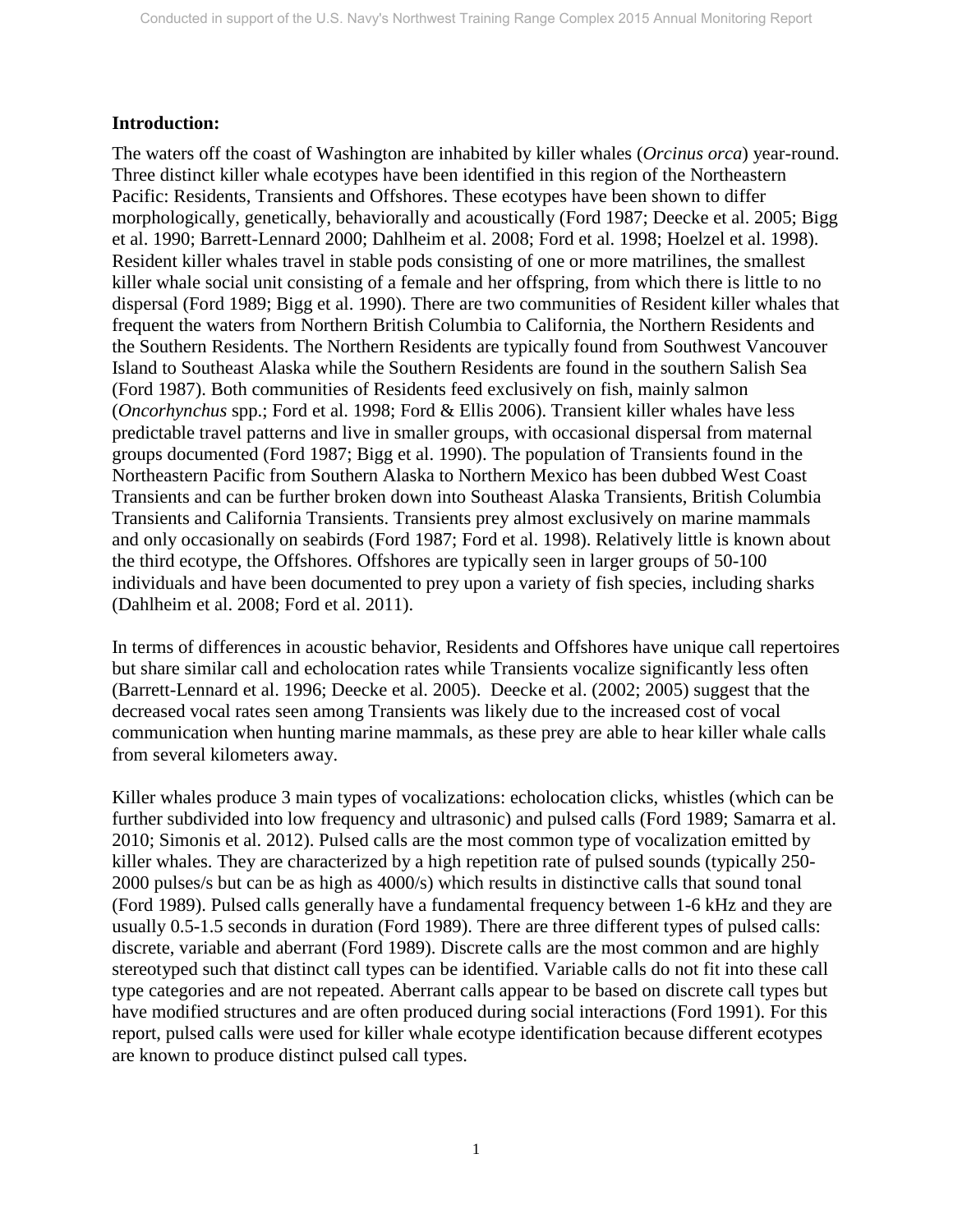The acoustic differences among the three ecotypes allow PAM to be used for ecotype identification. In Resident killer whales, social structure is reflected acoustically, allowing for groups to be easily identified using PAM (Ford 1987). Within a matriline, all whales share the same call types. Matrilines that travel together are known as pods and they will share most call types, although some variation exists. Variation between matrilines and pods, which results in dialects, happens via slight alterations to shared call types. A group of pods that are acoustically related are referred to as a clan. Members of a clan do not all produce the same repertoire of calls but share at least one call type (Ford 1991; Ford 1987). Deecke (2003) found that there are call types unique to different groups of Transients (California Transients and British Columbia Transients) even though both groups are a part of the West Coast Transient population. Offshores may have acoustic differentiation at the group level, but a better understanding of Offshore acoustics and social structure is still necessary to confirm if this may be the case.

Previous studies have used long-term passive acoustic recordings to assist in determining critical habitat for these at-risk groups and to determine their winter distributions, which are still not well understood. The aim of the current study is to provide detailed information on killer whale ecotype seasonal distribution in this region over the last four years and to provide a long-term view of the spatial and temporal patterns of the different ecotypes of this species.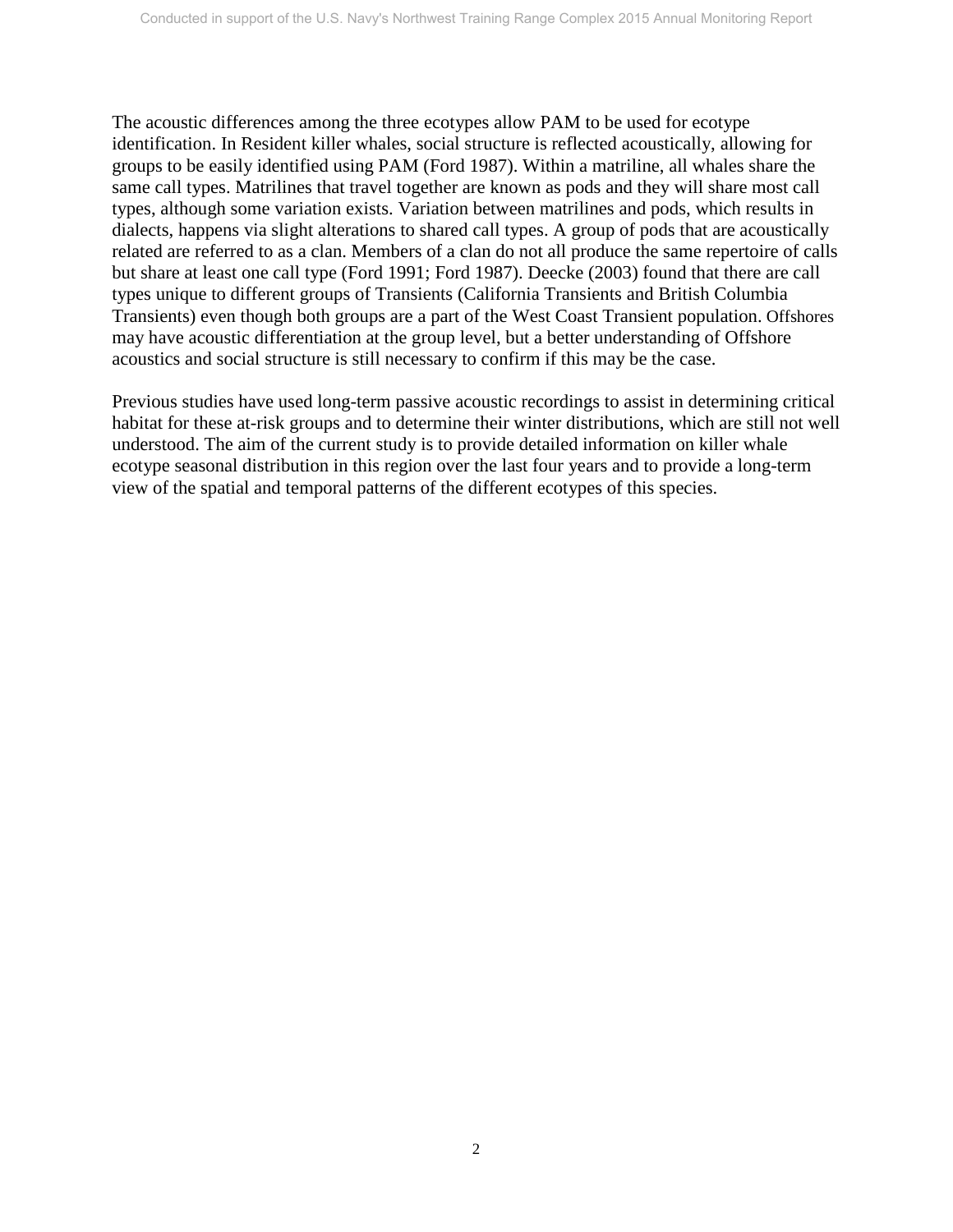## **Methods:**

*Passive Acoustic Monitoring:*

Passive acoustic monitoring has been conducted at an inshore and offshore site in the Navy's Northwest Training Range Complex using High-frequency Acoustic Recording Packages (HARPs) since 2004.

The offshore site was Quinault Canyon (QC) at the shelf slope and the inshore site was located on the continental shelf off of Cape Elizabeth (CE). Site CE was monitored from May 2011 – January 2012 and again from July – August 2013. Site QC was monitored almost continuously from January 2011 – April 2014 (Table 1). Data Quality:

The OCNMS16 recording from site QC was 260 days in duration, but a hydrophone malfunction reduced the quality of the low frequency data by increasing electronic self-noise. The malfunction was not consistent in severity nor over time, allowing for analysis but typically with reduced data quality. Currently, a hydrophone re-design is underway to prevent this type of malfunction in future deployments.

## *Data Analysis:*

HARPs are capable of long-term (up to 300 days) recording and are placed on the seafloor with a calibrated hydrophone suspended 10m above (Wiggins & Hildebrand 2007). During the deployments analyzed for this report, HARPs recorded continuously at a 200 kHz sampling rate. Before analysis, data were decimated by a factor of 20 for more effective scanning up to 5000 Hz. Long-term spectral averages (LTSAs) were created using a 5s time average and a 10Hz resolution and were scanned by an analyst for killer whale whistles and pulsed calls. When a potential killer whale signal was identified in the LTSA, a 30 sec long spectrogram (1000 FFT length, 65% overlap) was examined in order to confirm that the calls belonged to killer whales. Calls were logged as encounters, where each encounter was bounded by at least 15 minutes of recording that did not contain any calls.

## *Ecotype Identification:*

Each encounter was later examined for pulsed calls which, when found, were scrutinized in a 10 sec long spectrogram window in order to visually and aurally identify call types that could be used to distinguish between different ecotypes. Resident and Transient call types were identified using a digitized catalogue of call types made from recordings provided by Deecke (2003) and from the reference catalogue published by Ford (1987). Residents were identified as Southern Resident or Northern Resident and clans and pods were identified when possible. Transients were identified as either BC Transient, CA Transient or, when an encounter could not be attributed with certainty to either group, Unidentified Transient (U Transient). Offshore encounters were confirmed by John Ford and James Pilkington. Encounters that could not be identified to the ecotype level were labeled Unknown. Unknown encounters were typically short in duration and contained short and faint calls that were not suitable for making ecotype identifications.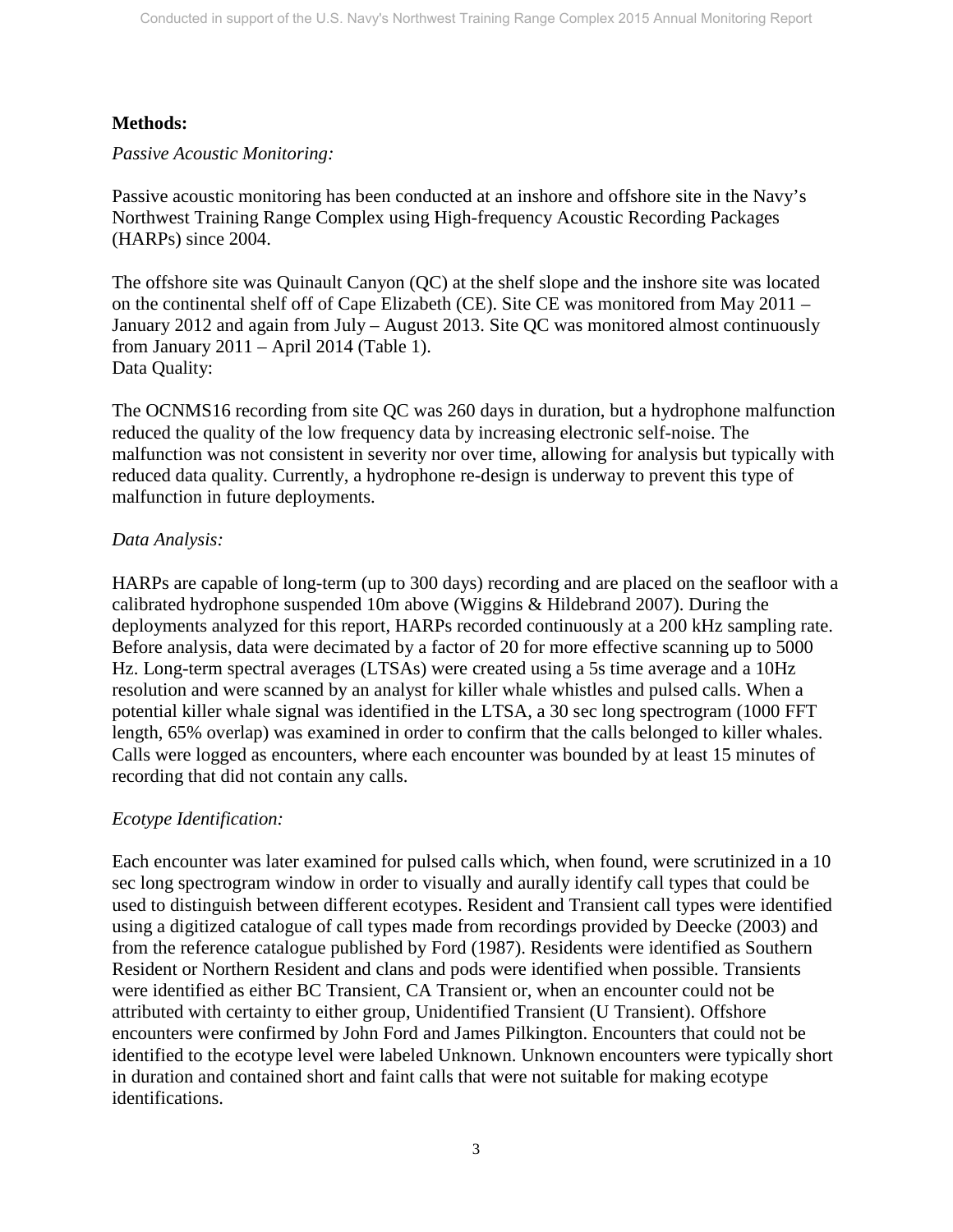

**Figure 1.** Locations of High-frequency Acoustic Recording Packages at sites QC and CE deployed in the NWTRC intermittently during January 2011 – April 2014. Color shows bathymetric depth.

| <b>Deployment</b> | Latitude            | Longitude   | Depth $(m)$ | <b>Deployment</b><br><b>Start</b> | <b>Deployment</b><br>End |
|-------------------|---------------------|-------------|-------------|-----------------------------------|--------------------------|
| OCNMS12-QC        | 47° 30.00N          | 125° 21.20W | 650         | 1/27/2011                         | 10/7/2011                |
| OCNMS13-CE        | $47^{\circ} 21.12N$ | 124° 43.26W | 118         | 5/21/2011                         | 11/6/2011                |
| OCNMS14-CE        | $47^{\circ}$ 21.14N | 124° 43.28W | 150         | 12/7/2011                         | 1/17/2012                |
| OCNMS14-QC        | 47° 30.03N          | 125° 21.21W | 1394        | 12/7/2011                         | 7/11/2012                |
| OCNMS15-QC        | 47° 30.03N          | 125° 21.22W | 1394        | 9/14/2012                         | 6/30/2013                |
| OCNMS16-CE        | 47° 21.17N          | 124° 42.47W | 120         | 7/17/2013                         | 8/04/2013                |
| OCNMS16-QC        | 47° 30.04N          | 125° 21.26W | 1384        | 7/17/2013                         | 4/03/2014                |

**Table 1.** HARP deployment locations and time periods analyzed in this report.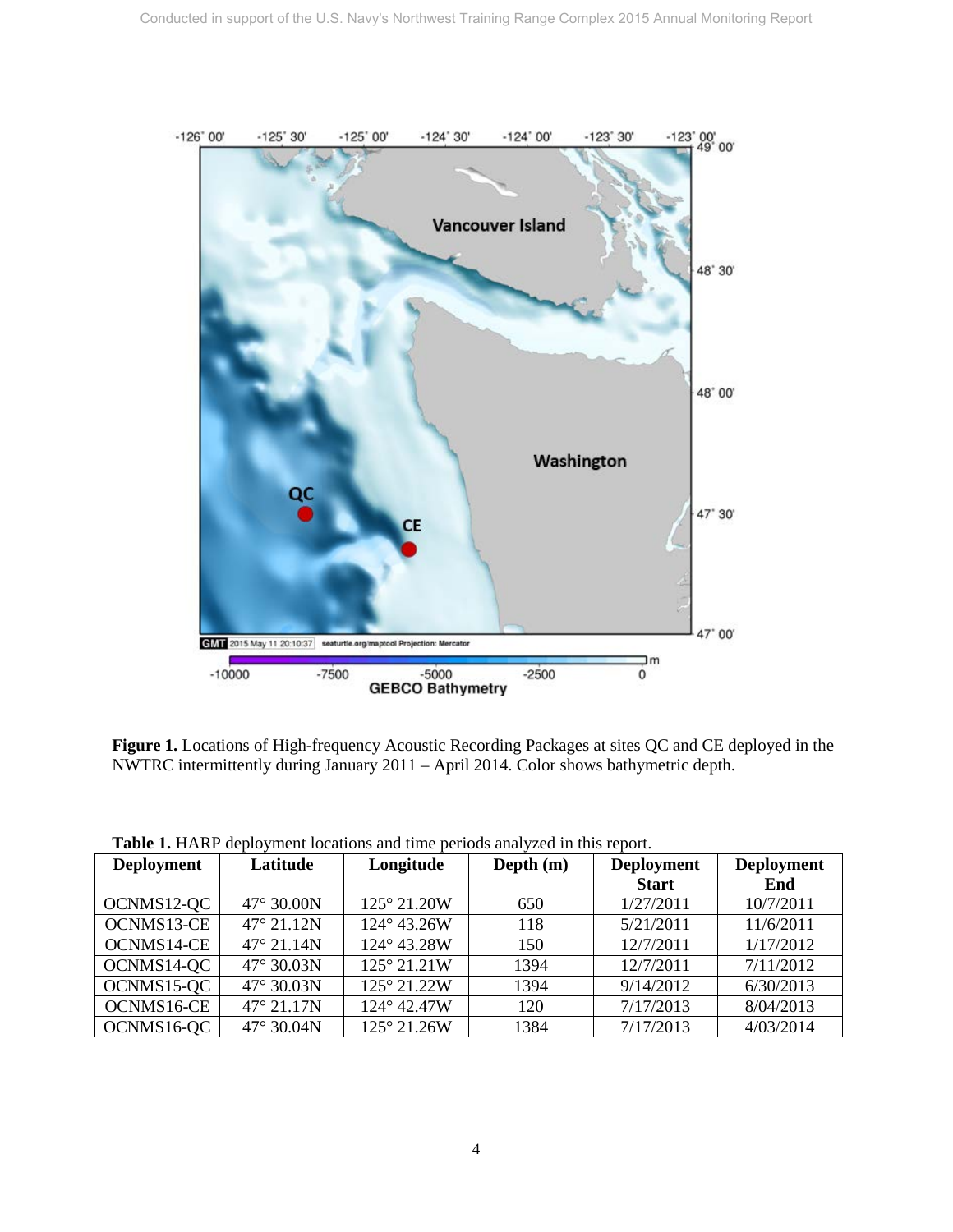#### **Results:**

Recording effort varied greatly between sites. Site QC had 1007 days of recording effort while site CE only had 228 days of effort. However, site CE had an overall higher average percent of days with killer whale acoustic presence, with July representing a peak in relative daily presence at 17.6% of days with killer whale acoustic encounters. Site QC showed overall lower relative presence, with peaks in March (8.9%) and December (9.2%). Overall there were 87 days with encounters: 45 days at site QC and 42 days at site CE. At site QC the number of days with recording effort increased each year from 2011-2013 but the number of days with encounters did not (23, 14, and 14 respectively).

Residents were encountered on 10 days: 3 days at site QC and 7 days at site CE. This accounted for an overall relative presence of 10.3% of the days with encounters (5.9% at QC and 14.9% at CE). Residents were encountered in March, May and June at site QC and in May, June and October at site CE. The October encounters occurred only in 2011 and included a detection of Northern Residents. All encounters at QC were Southern Residents while the one encounter of the Northern Residents was at CE. This encounter was identified as G clan. For some Southern Resident encounters it was possible to identify which pods were present. At site QC one of the encounters was attributed to J pod while at site CE 4 of the encounters were attributed to L pod and one encounter showed J, K and L pod presence.

Transients were encountered on 49 days: 16 days at QC and 33 days at CE. Relative presence for Transients was 50.5% of the days with encounters overall, 31.4% at QC and 70.2% at CE. More than half of the Transient encounters could be attributed to BC Transients, and there were more days with BC Transient encounters than CA Transient encounters at both sites. There were 6 days where BC Transients and CA Transients were detected within the same encounter. Transients were detected most months but mainly from March to June at site QC and from May to August at site CE. At site QC there were around 5 days with Transient encounters each year from 2011-2013 whereas at site CE, 28 of the 33 Transient encounters occurred in 2011.

Offshores were encountered on 17 days: 14 days at QC and 3 days at CE. Relative presence for Offshores was 17.5% of the days with encounters overall, 27.5% at QC and 6.4% at CE. Offshores were encountered during most months at site QC throughout all years of the study but only during August and September 2011 at site CE.

There were 22 days with encounters that could not be identified (Unknowns): 18 at QC and 4 at CE. The lack of identification was often due to encounters being short and only containing short, faint, and nondescript calls. There was presence of Unknown killer whales on 22.7% of days with encounters overall, 35.3% at QC and 8.5% at CE.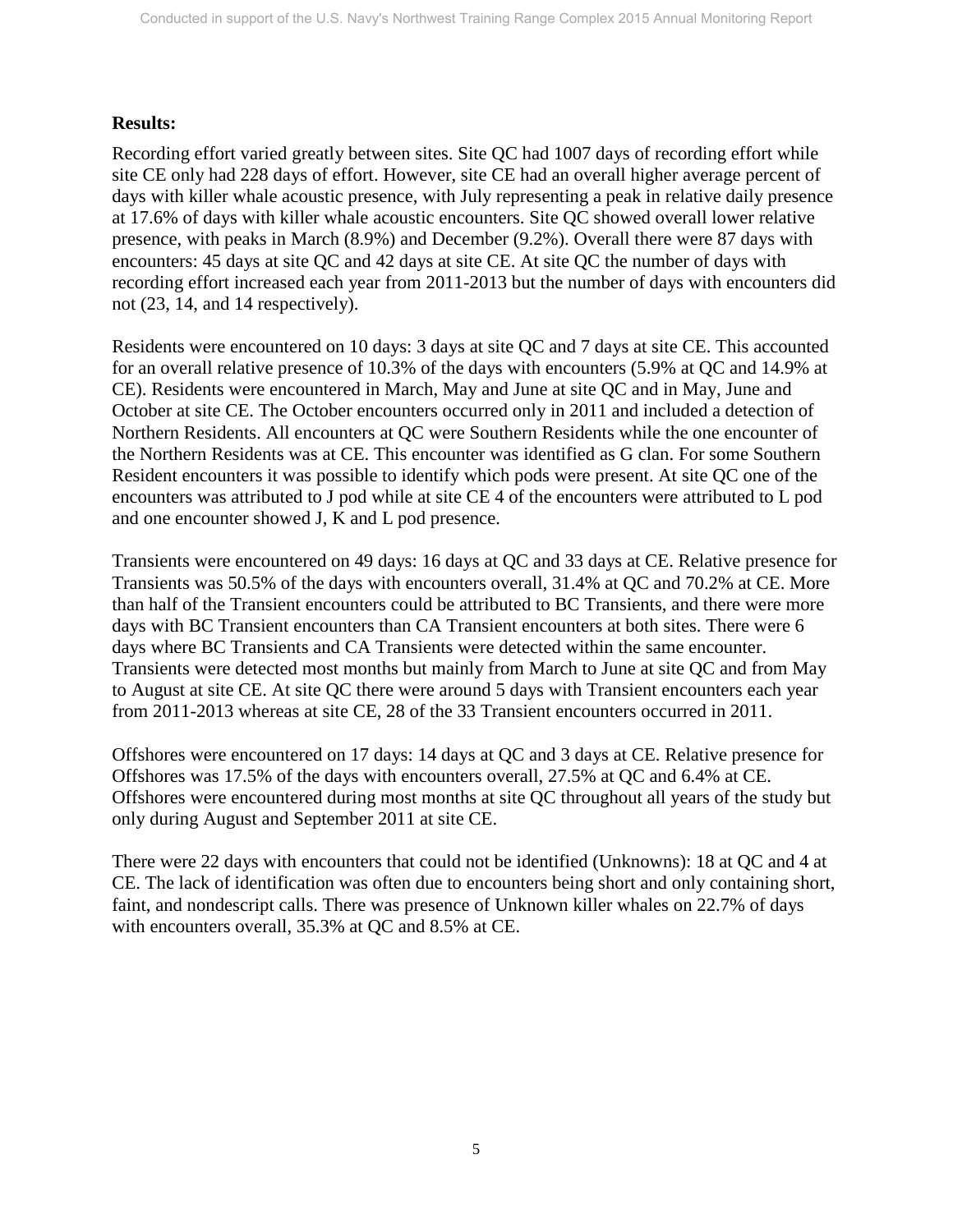

**Figure 1.** Presence of killer whale ecotypes at site QC from January 2011 – April 2014 (top) and at site CE from May 2011 – August 2013 (bottom). Bars represent the average percent of days with detections each month. Grey dots represent the average percent of recording effort each month. Pie charts show relative presence of each killer whale ecotype during each month.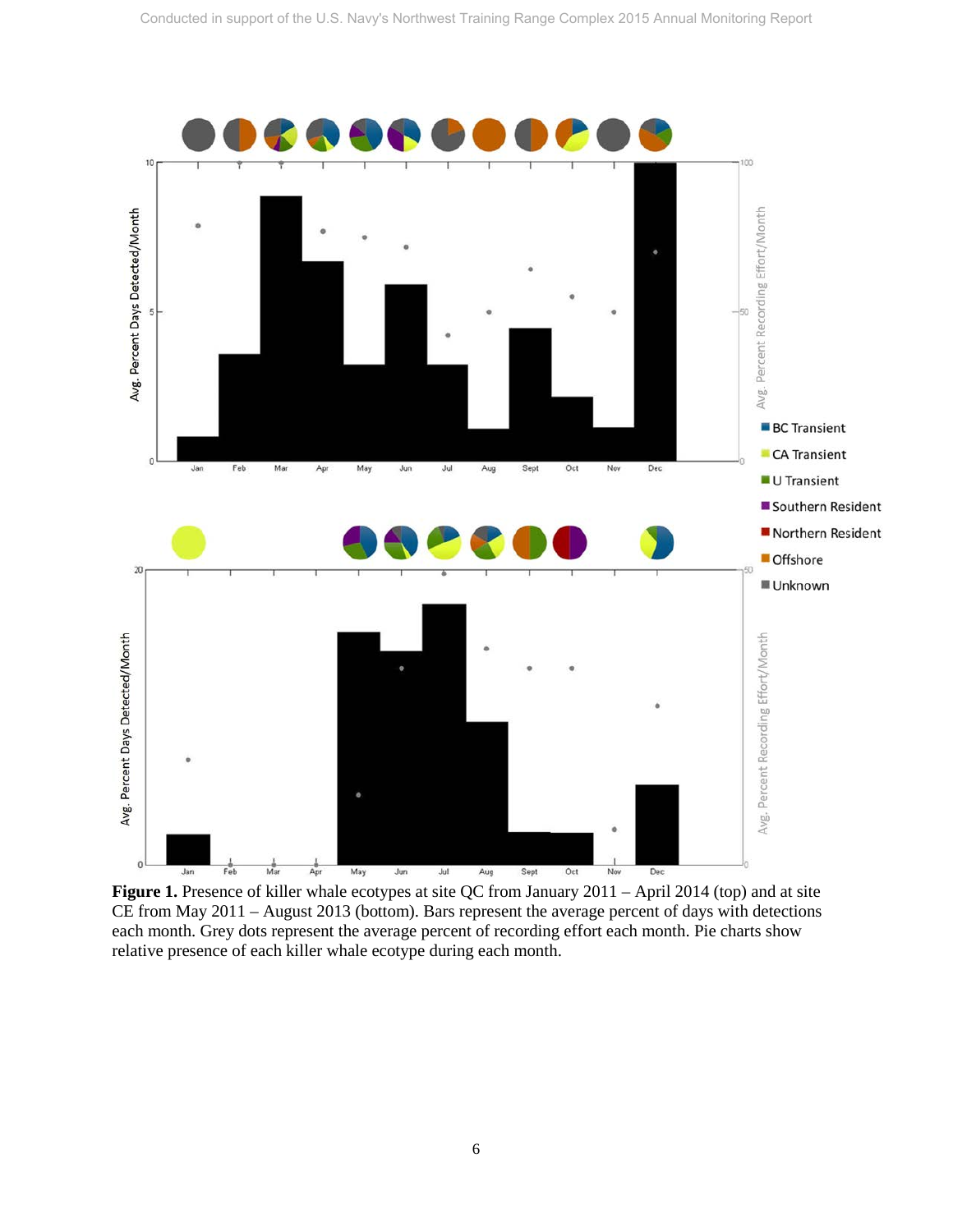## **Discussion:**

Killer whales were present year round off the coast of Washington State. Transients were the most frequently encountered ecotype, followed by Offshores and then Residents. There was a higher relative daily presence of killer whales at site CE compared to site QC. However, when examining each ecotype individually, Transients and Residents showed higher relative presence at the on-shelf site, CE, while Offshores, as expected, had a higher relative presence at the shelf edge site, QC. Encounters that were labeled Unknown were also more common at site QC. It is thought that many of the Unknown encounters are Offshores but they could not be identified with certainty due to sample quality and limited knowledge of Offshore acoustics (compared to current knowledge of Resident and Transient acoustics).

Transients showed the highest relative presence of all ecotypes and they were encountered during most months. This lack of seasonality has been noted in previous PAM efforts in this region (Oleson et al. 2009; Širović et al. 2011; Riera 2012). Though not as frequently detected as Transients, Offshores also showed a lack of seasonality as has been reported previously (Oleson et al. 2009). The fact that Offshores were only encountered at site CE in 2011 is possibly due to limited effort during the following years. Southern Residents have been reported at site CE mainly from February to June (Oleson et al. 2009; Riera 2012) while in this study they are reported mainly in May and June at site CE. However, site CE had no effort from February to April during all years of the study.

It is therefore possible that Resident encounters were reported as lower in this report than previously due to lack of recording effort at site CE. Based on the previously reported data from 2008-2009 (Riera 2012; Širović et al. 2011) there appeared to be a seasonal pattern of Northern Residents being detected from July to September and Southern Residents from January to June, although Northern Residents were also heard in February. The current study, however, only found one Northern Resident encounter and it occurred in October 2011, a month when Southern Residents were also encountered, therefore showing no apparent seasonal separation of these two communities in this area. Riera (2012) reported K pod as the most commonly detected Southern Resident pod whereas L pod was the most common in the current study. This may be due to lack of effort at site CE, as Riera (2012) reported all K pod encounters occurred during February to April.

Site QC had recording effort almost continuously from January 2011 to April 2014. There was a slight increase in effort from 2011-2013 (277 days in 2011 to 348 days in 2013) and a decrease in the number of days with encounters, from 23 to 14 days. During 2014, there was effort until the beginning of April but there were no encounters during this period. During the same period in 2011-2013 there were 11, 3 and 10 encounters for each respective year. The lack of encounters during this period in 2014 may be due to the hydrophone malfunction that occurred during this deployment, which caused a reduced and variable detection range. By expanding the comparison to previous PAM efforts in this region it will be possible to see if, however, there is perhaps a downward trend in killer whale encounters at this location.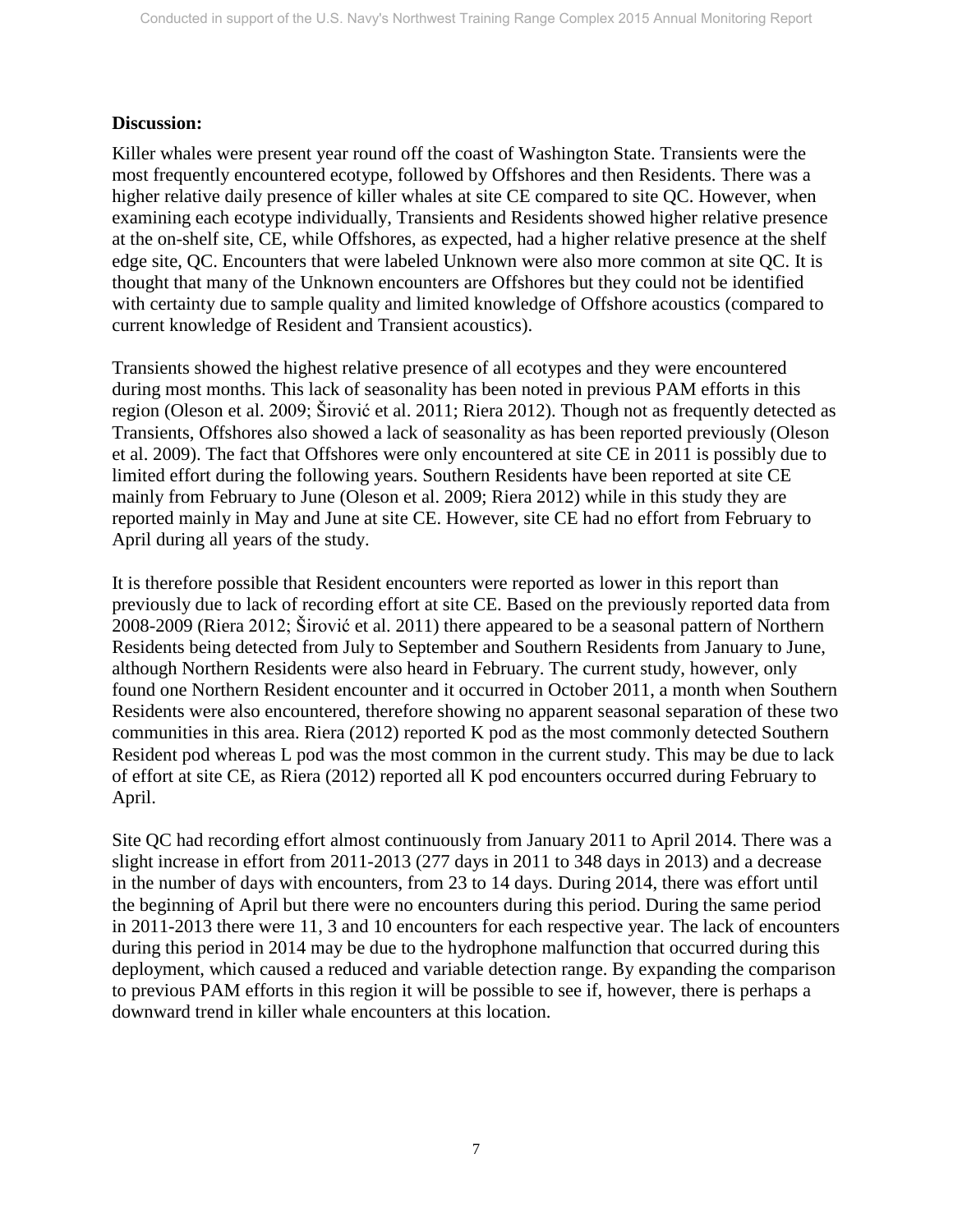## *Seasonality of Prey:*

A common explanation for a given species' presence in an area at a certain time is the presence and migration patterns of prey species. Resident killer whales have a very strong preference for salmon, specifically Chinook salmon (*Oncorhynchus tshawytscha*; Ford and Ellis 2006). Chinook salmon are known to return to the Columbia River in late August with smaller runs occurring in spring and summer (Groot & Margolis 1991). Peterson et al. (2010) found that salmon were most abundant off the coast of Washington and by the Columbia River during June and would shift inshore and southward by September, likely because of the stronger upwelling conditions in June that decrease by September. In the current study, Southern Residents were detected mainly in May and June at both sites, which coincides with the period of high upwelling and increased Chinook abundance in June. Transients, on the other hand, prey most commonly on pinnipeds, typically harbor seals (*Phoca vitulina*; Ford et al. 1998). Harbor seals typically remain close to shore (within 20km), are common off the coast of Washington and are not migratory (Zier & Gaydos 2014; Calambokidis 2004). Jefferson (1991) found that Transients preyed upon a large number of young, likely because they are more vulnerable and therefore are easier targets. Harbor seal pupping takes place at different times along the coast of British Columbia and Washington: June to August around the San Juan Islands, May to July for the northern coast of Washington and mid-April to July from around Grays Harbor south towards the Columbia River (Zier & Gaydos 2014). Transient presence at site CE was highest in June and July and it is possible that this is because they are taking advantage of the availability of harbor seal pups closer to shore. In general, however, the fact that Transients were detected in the area year-round, is likely a result of the constant presence of a prey source.

Yurk et al. (2010) found that in SE Alaska there was a seasonal segregation of Resident clans during periods of reduced prey availability, which is likely a reflection of intergroup prey competition. Since killer whale ecotypes in the Northeastern Pacific have distinct prey preferences, it is not expected ecotypes would show seasonal segregation for this reason, although different communities within each ecotype may segregate. However, we found no seasonal segregation between Northern and Southern Residents or BC and CA Transients.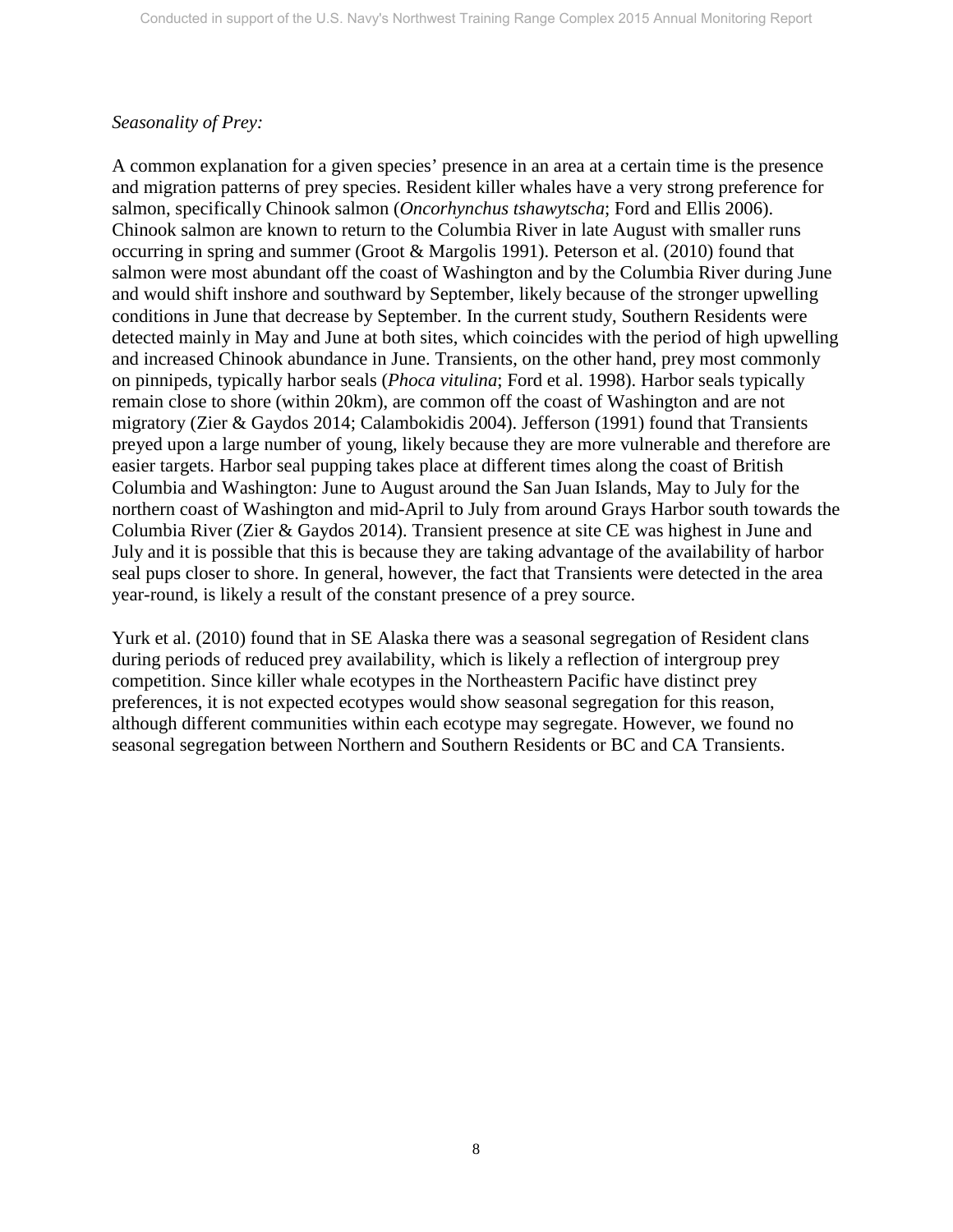#### <span id="page-12-0"></span>**References:**

- Barrett-Lennard, L. (2000) Population structure and mating patterns of killer whales as revealed by DNA analysis. Ph.D. thesis, University of British Columbia
- Barrett-Lennard, L. G., J.K.B. Ford, K.A. Heise (1996). The mixed blessing of echolocation: Differences in sonar use by fish-eating and mammal-eating killer whales. Animal Behaviour, 51: 553-565.
- Bigg, M.A., P.F. Olesiuk, G.M. Ellis, J.K.B. Ford, K.C. Balcomb (1990) Social organization and genealogy of resident killer whales (*Orcinus orca*) in the coastal waters of British Columbia and Washington State. Reports of the International Whaling Commission Special Issue, 12: 383-405
- Calambokidis, J., G.H. Steiger, D.K. Ellifrit, B.L. Troutman, C.E. Bowlby (2004) Distribution and abundance of humpback whales (*Megaptera novaeangliae*) and other marine mammals off the northern Washington coast. Fishery Bulletin, 102: 563-580.
- Dahlheim, M.E., A. Schulman-Janiger, N. Black, R. Ternullo, D. Ellifrit, K.C. Balcomb (2008) Eastern temperate North Pacific offshore killer whales (*Orcinus orca*): Occurrence, movements, and insights into feeding ecology. Marine Mammal Science, 24: 719-729
- Deecke, V.B. (2003) The vocal behavior of transient killer whales (*Orcinus orca*): communicating with costly calls. PhD. Thesis, University of St. Andrews.
- Deecke, V.B., J.K.B. Ford, P.J.B. Slater (2005) The vocal behaviour of mammal-eating killer whales: communicating with costly calls. Animal Behaviour, 69: 395-405.
- Deecke, V. B., P.J.B. Slater, J.K.B. Ford (2002). Selective habituation shapes acoustic predator recognition in harbour seals. Nature, 420: 171-173.
- Ford, J.K.B. (1987) A catalogue of underwater calls produced by killer whales (*Orcinus orca*) in British Columbia. Canadian Data Report of Fisheries and Aquatic Sciences, 633:165 p.
- Ford, J.K.B. (1989) Acoustic behaviour of resident killer whales (*Orcinus orca*) off Vancouver Island, British Columbia. Canadian Journal of Zoology, 67: 727-745
- Ford, J.K.B. (1991) Vocal traditions among resident killer whales (*Orcinus orca*) in coastal waters of British Columbia. Canadian Journal of Zoology, 69: 1454-1483
- Ford, J.K.B. and G.M. Ellis (2006) Selective foraging by fish-eating killer whales *Orcinus orca* in British Columbia. Marine Ecology Progress Series, 316: 185-199.
- Ford, J.K.B., G.M. Ellis, C.O. Matkin, M.H. Wetklo, L.G. Barrett-Lennard, R.E. Withler (2011) Shark predation and tooth wear in a population of northeastern Pacific killer whales. Aquatic Biology, 11: 213-224